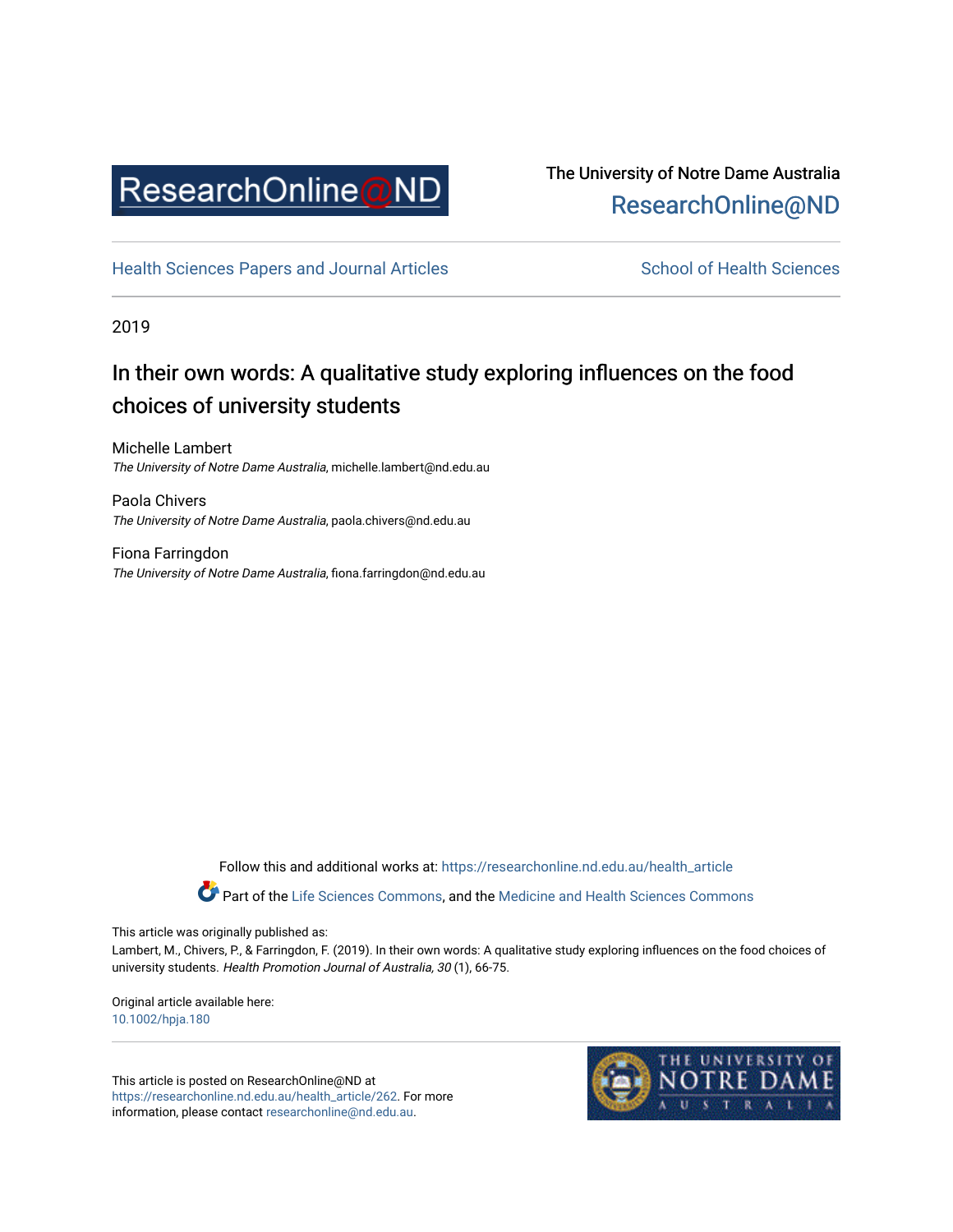This is the author's version of an article published in the *Health Promotion Journal of Australia,* 11 June, 2018 available online at <https://onlinelibrary.wiley.com/doi/full/10.1002/hpja.180>

Lambert, M., Chivers, P., and Farringdon, F. (2019) In their own words: A qualitative study exploring influences on the food choices of university students. *Health Promotion Journal of Australia, 30*(1), 66-75. doi: 10.1002/hpja.180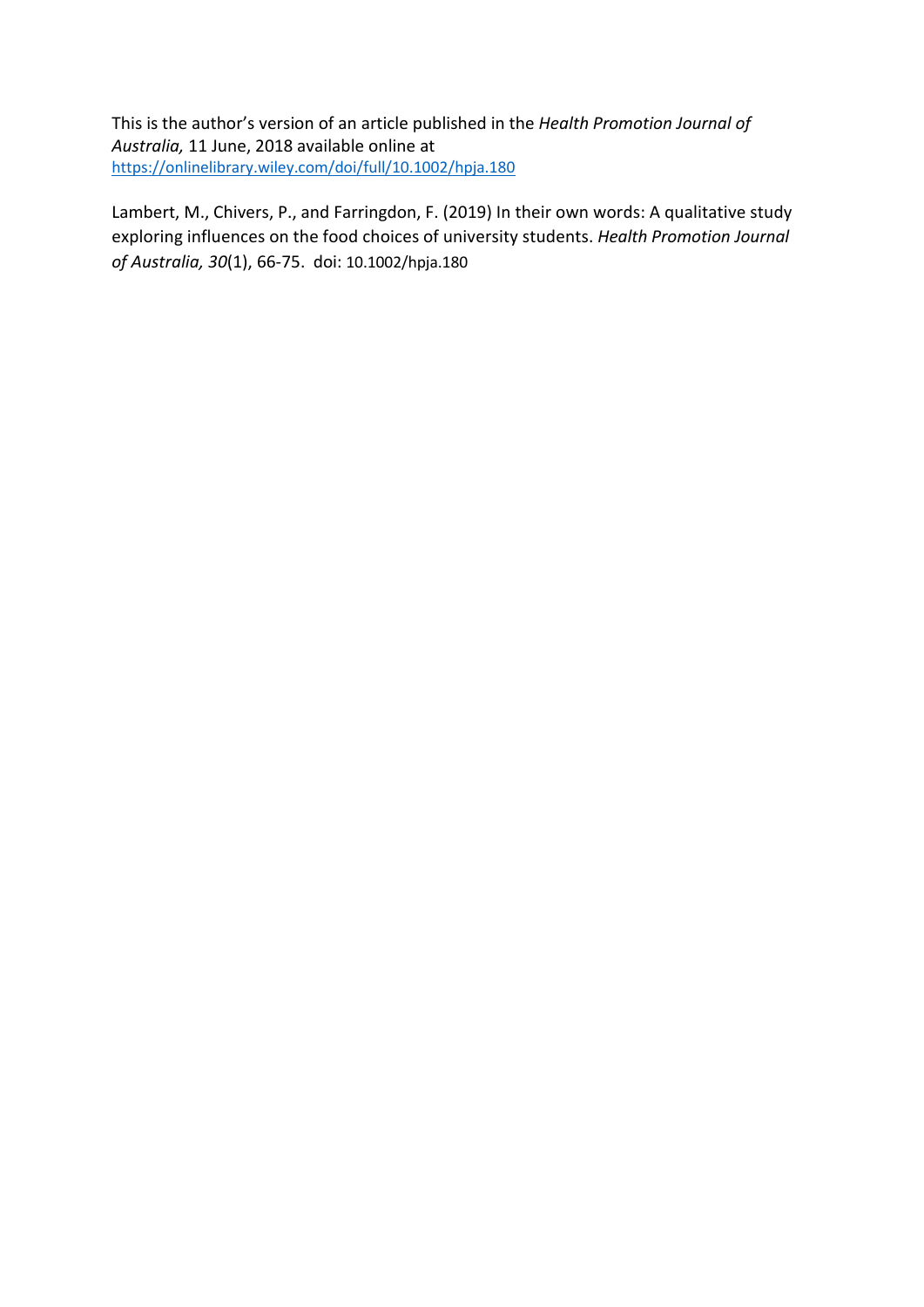# **"I want to look like that":**

A qualitative study exploring influences on the food choices of university students

#### **Abstract**

**Issue addressed:** University students generally make independent decisions regarding food choices. Current Australian research about the level of nutrition knowledge, sources of that knowledge and influences on food choices for this group is scarce.

**Methods:** Qualitative data was collected from gender separated focus groups comprising four female (n=31) and four male (n=18) to identify: nutrition knowledge; sources of knowledge; factors that influence food choices; perceived relevant nutrition messages; and how best to deliver them.

**Results:** Significant gaps in knowledge were identified particularly regarding number of serves and serving size for food groups. Social media was the most commonly reported source of knowledge. Social media was also a major influence on food choice due to its impact on body ideals.

**Conclusion:** Current health promotion nutrition messages were perceived as irrelevant given the focus on long-term health risks. Health and adhering to the Australian Dietary Guidelines were not identified as significant influences. The desire to look a particular way was identified as the major influence on food choice.

**So What?** While there is an awareness of Australian Dietary Guidelines, university students did not to adhere to them as health is not a significant influence on food choice. This identifies a significant challenge for developing relevant preventive health messages for this target audience.

#### **Summary**

Focus groups were conducted with university students' (18-25yrs) to explore influences on food choice. Currently health promotion nutrition messages were perceived as irrelevant. The major source of nutrition information was social media, which was also reported as the major influence on food choice due to its impact on body ideals.

**Key words:** university students, food choices, body ideals, social media.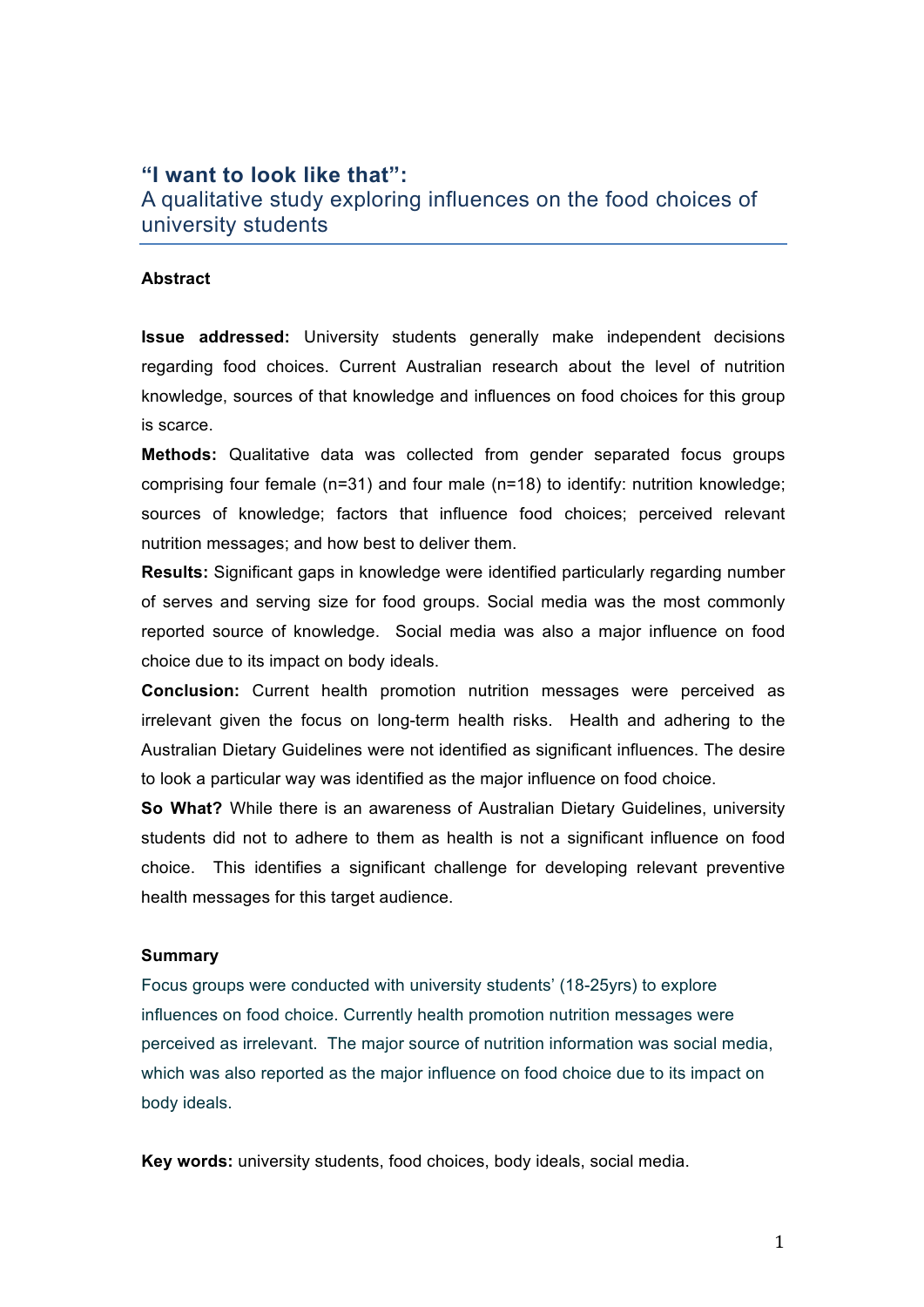#### **Introduction**

Emerging adulthood describes the ages 18-25 years (1), when individuals are establishing independence and taking responsibility for life choices, including health behaviours (2). As such this group is an important target population for health promotion and disease prevention. Previous research indicates that very few emerging adults meet current dietary guidelines, often consuming diets high in saturated fats, sugar and sodium along with decreased vitamin, mineral and fibre intake, all of which are associated with later life obesity and chronic disease (3, 4). The Australian Bureau of Statistics (5) reports that emerging adults are less likely than any other age group to consume recommended amounts of fruit and vegetables. They also typically display erratic eating behaviors and tend to skip meals (3, 4, 6).

While some research has occurred with emerging adults internationally, little research has explored the evolving social influences affecting food preferences of Australian emerging adults (2), and in particular Australian university students. Emerging adulthood is a time when living situation may change and this can influence food intake. Mullan et al. (28) found that as emerging adults leave home and live independently there is a decline in healthy dietary habits. Specific to university students a study of four European countries reported participants who had moved away from their parental home identified a lower consumption of healthy foods, specifically fruit and vegetables (7). The authors speculated that students living at home did not have to pay for their food so financial constraints may not restrict the purchase of healthy food. In addition, meals containing nutritious foods such as vegetables were more likely to be prepared for them when living with parents therefore healthier food was more freely available compared to food options available to the students living away from home. Furthermore, Jackson and Berry (8) reported that those living at home with parents were more likely to bring a packed lunch, which may act as a protective factor against the consumption of fast food during their day at university. Kelly, Mazzeo, and Bean, (27) identified that living with other university students can negatively influence eating behaviors because of a lack of peer support to eat healthily. Devine and Lloyd (9) found that university students in Northern Ireland who lived alone were more likely to eat fresh vegetables and salads regularly compared to students who lived with other students. This peer influence is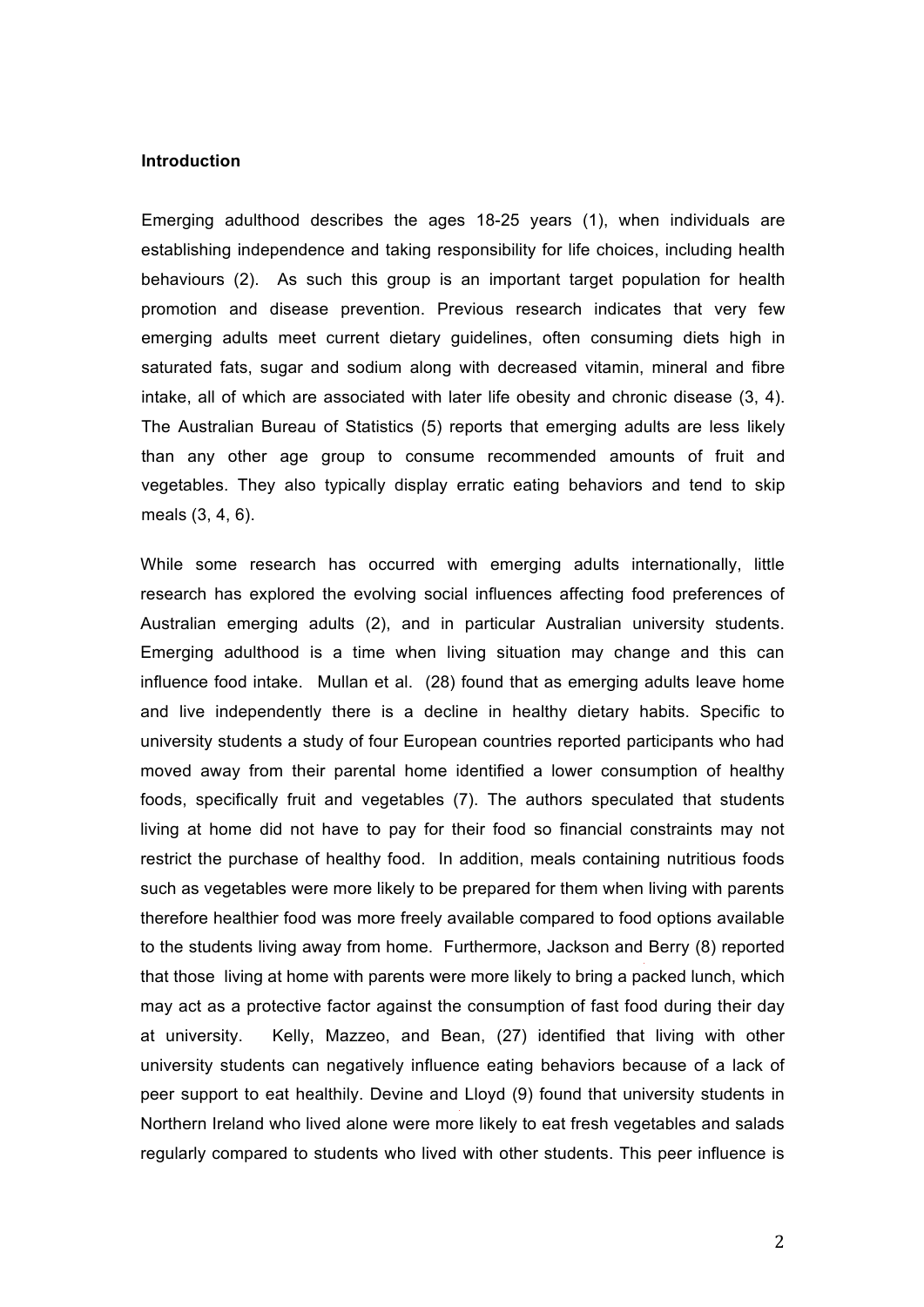further reinforced by McArthur and Pawlak (10) who reported that American university students perceived their peers did not enjoy consuming healthy food and this influenced their own food choices.

While nutrition knowledge is assumed to influence dietary habits and food preferences, Al-Khamees (11) study involving university students from Kuwait enrolled in nutrition and education courses noted that many were genuinely surprised that their diet did not comply with dietary guidelines. Even for this knowledgeable, unique, target group translating dietary guidelines into their food choices was difficult. While not specific to university students, an Australian study by Kothe and Mullan (12) identified that emerging adults also had significant knowledge gaps regarding serving size and quantity of fruit and vegetables recommended by the Australian Dietary Guidelines and appeared to have insufficient knowledge of food preparation and cooking skills. The authors suggested more research is needed to investigate these knowledge gaps and how these gaps might influence food choice in emerging adults (12).

Australian public health campaigns have attempted to increase nutrition knowledge. The *Go for 2 and 5* campaign, primarily targeted parents of children aged up to 17 years with the secondary target group youth aged 13-17 years and aimed to increase fruit and vegetable consumption by increasing knowledge of the importance of consuming these foods (13). Several follow-on campaigns such as *Measure Up* in 2008, *Swap it Don't Stop it* in 2011 and the *Live Lighter* campaign in 2014, linking increased waist measurement with risk of chronic diseases targeted 25-50 year olds and focused on weight reduction messages (14). Emerging working adults however, appear to place little importance on the prevention of chronic disease because they believe this will not affect them until they are much older. Consequently, the consumption of healthy food is not considered a priority as there is no sense of urgency regarding the importance of food choices for health and wellbeing (6, 15). No known research has considered if university students also have this perception.

To date, in Australia there have been no public health campaigns that target emerging adults and specifically university students' nutrition knowledge and food intake. Furthermore, it is unknown if health promotion campaigns delivered via the traditional media (television and radio) would resonate with this population. It is possible however, that they have been exposed to these campaigns along with a variety of other nutrition messages from media including the internet and social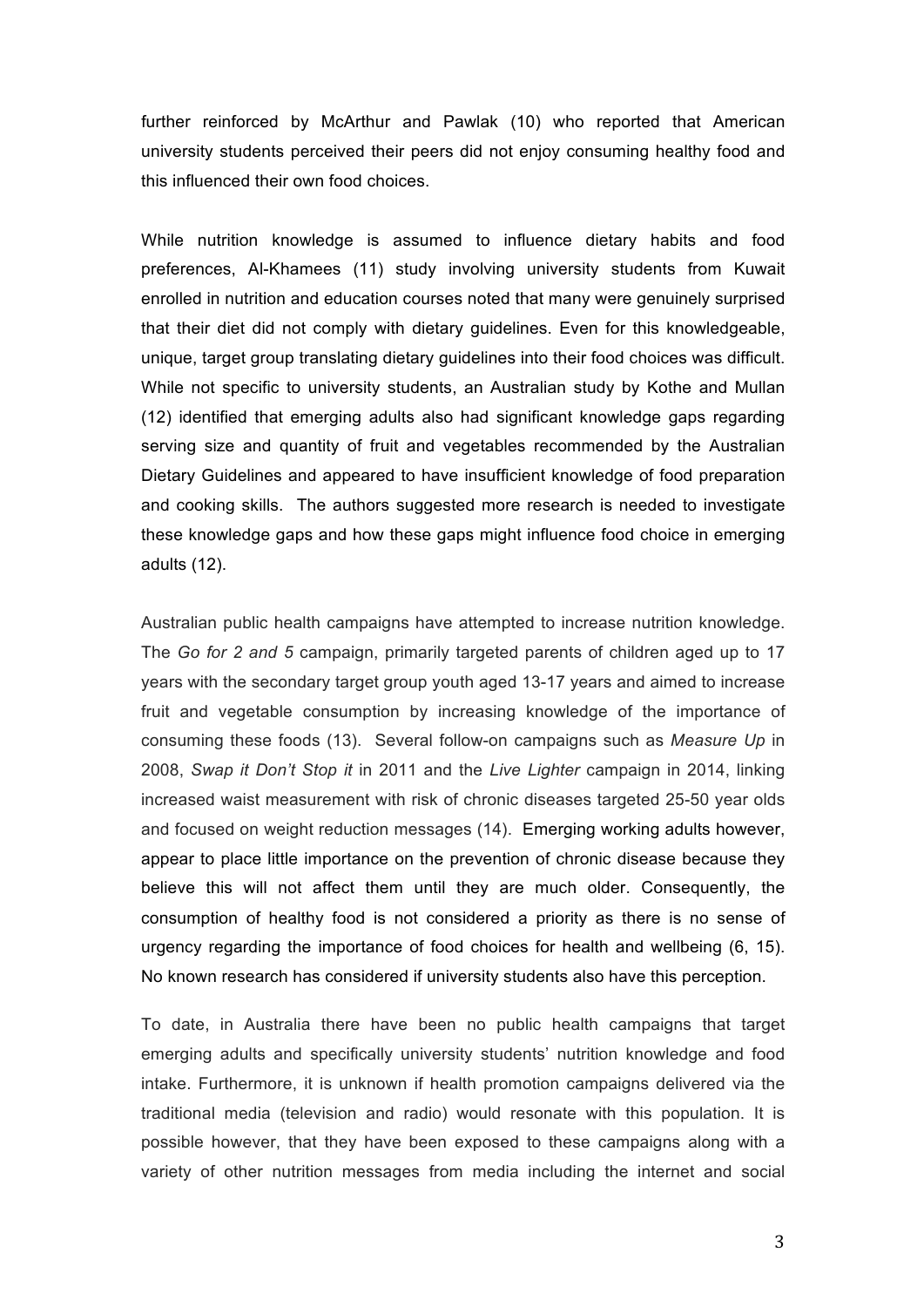media. It is a reasonable assumption therefore that these sources of nutrition information may impact on their nutrition knowledge. To the author's knowledge this is the first Australian study to investigate this assumption.

Social media is an increasingly popular way for users to be both creators and consumers of health information by providing a platform to share, discuss, create, modify and exchange information with the 'on-line' networks (16). As 18-29 year old social media users are more likely to repost images and video (17) it is potentially an important vehicle to disseminate nutrition information. However, Wong and Merchant (16) cautions that the information they engage with may be inaccurate, misleading or misinterpreted and therefore lead to health risk behaviours (16). Little research has explored if social media would be effective in delivering nutrition messages to university students.

Given the lack of evidence regarding Australian emerging adults' nutrition knowledge and the sources of this knowledge it is important to explore this as a potential influence on eating behaviour. This information can be used to inform the development and best delivery of relevant and targeted nutrition messages as a key element of chronic disease prevention.

Hence the aims of our study were to identify:

- 1. Nutrition knowledge among university students;
- 2. Sources of nutrition information and preferred source of information among university students
- 3. Factors that influence food choice and eating behaviour of university students;
- 4. Nutrition knowledge relevant to university students and how best to deliver nutrition messages to the target audience.

### **Methods**

A qualitative approach using focus group was chosen to provide participants the opportunity to describe their experiences in their own words thus providing the researcher a clearer understanding of the experiences as seen from the individual's point of view (18, 19). University students aged 18-25 years currently studying at a private university in Australia were invited to participate in focus group discussions. Ethics approval was obtained through the university's Human Research Ethics committee prior to conducting this research (Ref: 015126F). A total of 49 students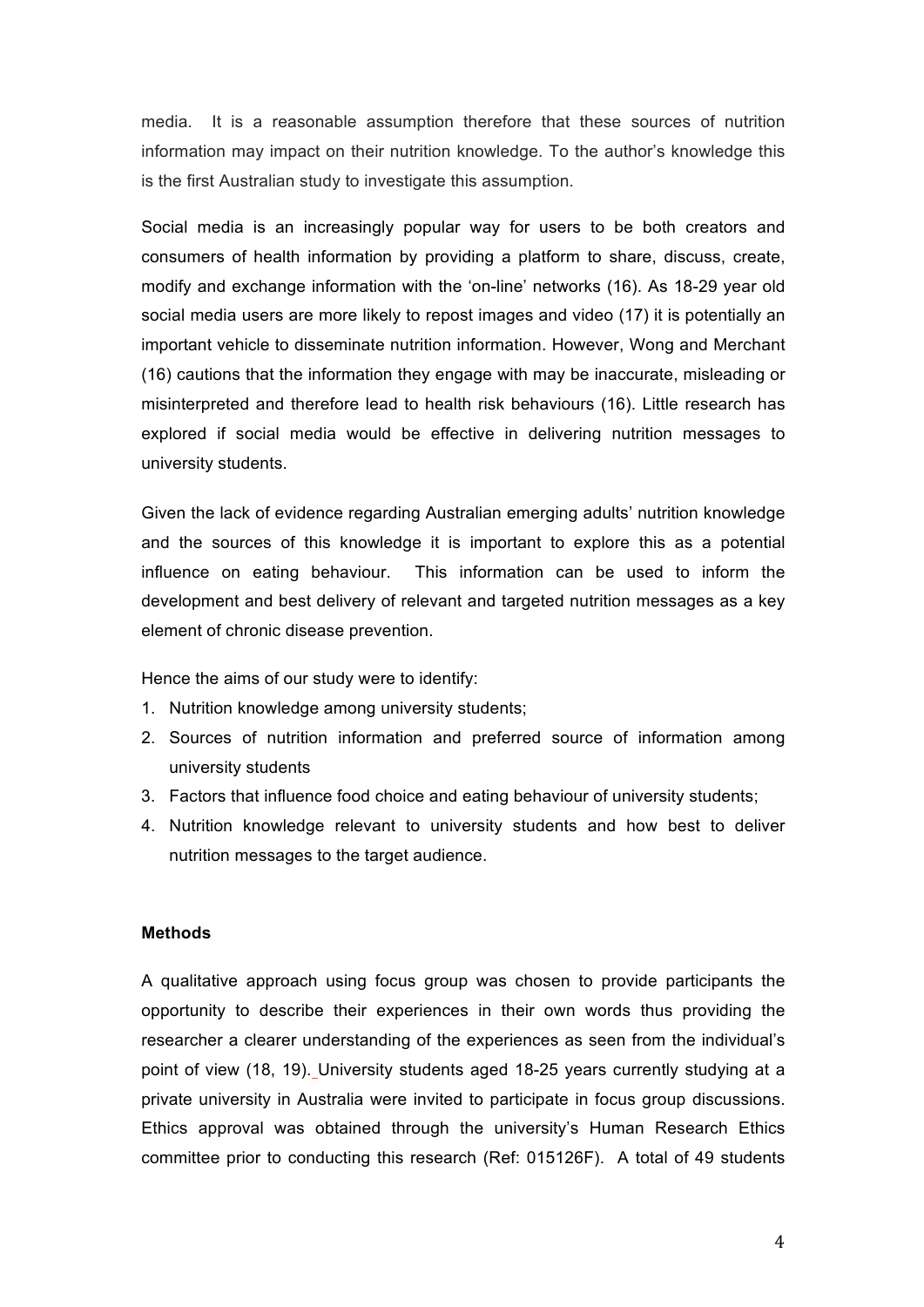aged 18-25 years self-selected to participate from a variety of learning areas including Schools of Medicine, Arts and Sciences, Health Science, Business, and Philosophy and Theology. Gender separated focus groups were conducted consistent with focus group methodology that advises homogeneous groups assist participants to feel equal and to get to know each other more quickly so they feel comfortable to share ideas and information (20). Focus groups were conducted until the research team determined that data saturation had been met. A total of eight focus groups, four female groups (n=31) and four male groups (n=18) were conducted.

Experts in qualitative research and nutrition developed the interview schedule for the focus groups. It was piloted with a small group of university students to ensure the questions elicited appropriate responses. The same interview schedule was used for all focus groups. Each focus group session was allocated 90 minutes. The primary author, experienced in conducting focus groups conducted all focus groups (21). An independent note taker recorded additional notes and non-verbal interactions of participants to augment the audio-recording (22).

## **Analysis**

With consent from participants, the focus groups were taped by the lead author, then transcribed verbatim by an independent contractor, with these transcripts checked by the lead author to ensure accuracy (6, 22). Content was analysed and coded by the lead author to establish categories and identify the frequency by which they occurred (23). These categories were identified across the focus groups and any new themes were categorised as they emerged. Verification checks occurred by co-authors to ensure agreement in identification of categories (22). The data was then re-analysed using NVivo data analysis software v11 (24) , validating the categories and sub categories established by the initial content analysis.

### **Results**

Common factors influencing food choice, including those that related to nutrition knowledge were grouped into two major categories: internal and external influences. Two additional categories emerged: nutrition knowledge deemed relevant by emerging adults and preferred delivery method of nutrition knowledge.

5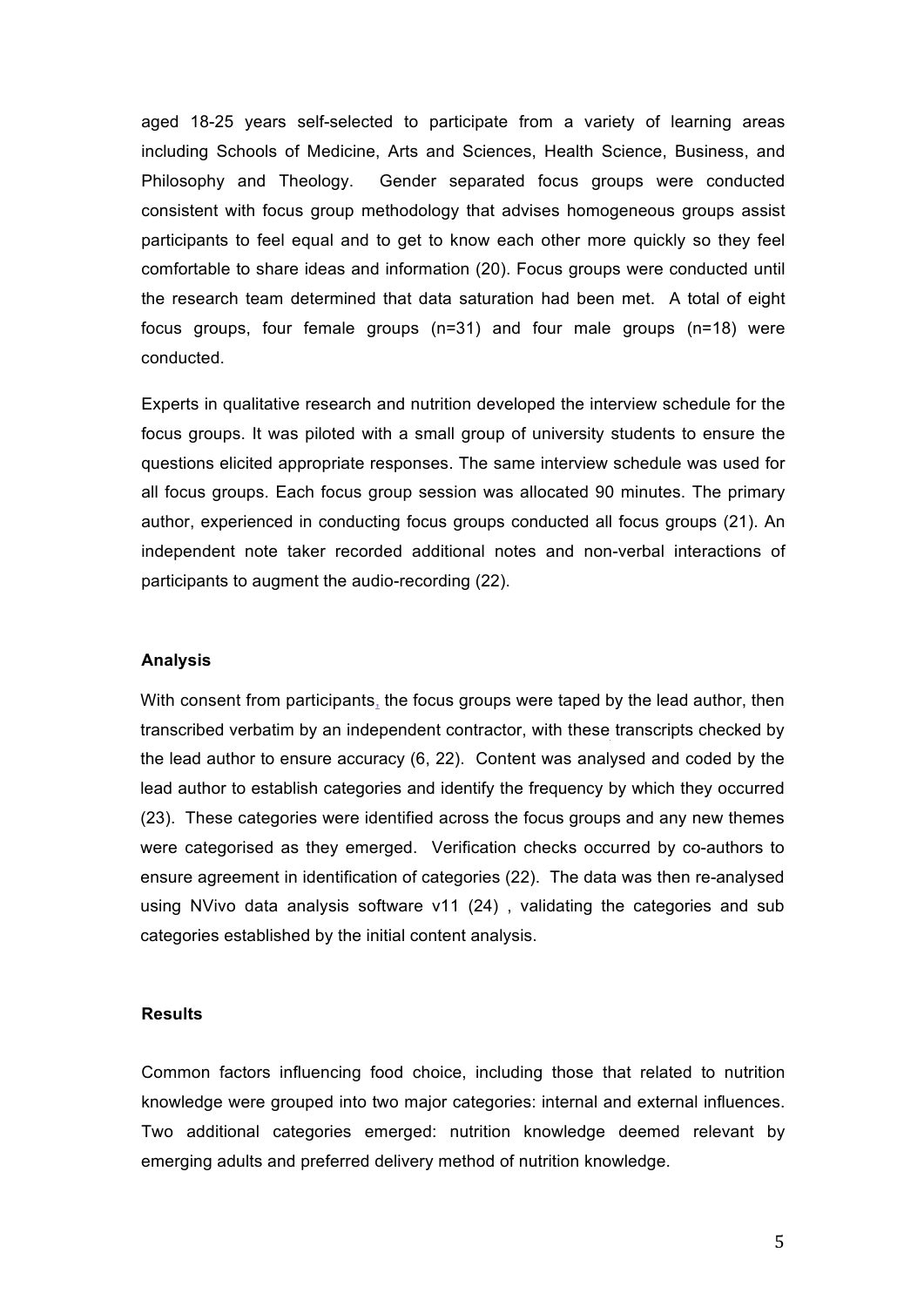### **Internal influences on food choice**

Internal influences sub categories included: level of nutrition knowledge based on the Australian Dietary Guidelines; knowledge of serving size for different food groups; perceived relevance of dietary guidelines; compliance to dietary guidelines; body image, appearance and weight control; and cooking skill and confidence.

#### *Knowledge of Australian Dietary Guidelines*

The majority of the participants were aware of the Australian Dietary Guidelines (25) with the most popular recollection being the visual format of the healthy food pyramid.

"*Is that the food pyramid stuff?"* - [Female Group 2 (FG2)]

There was consensus that fruit and vegetables comprised the bottom *"eat most"* section of the pyramid hence were healthy. Also, there was consensus that sugar was at the top of the pyramid indicating, "*eat least"*. All other details regarding the structure of the pyramid varied. There was some confusion over the positioning of carbohydrates such as bread, pasta and rice, some participants indicated these were "*eat sometimes"* and should not be eaten as frequently as fruit and vegetables, but the majority believed that they were on the same level as fruit and vegetables. The greatest confusion was regarding the correct positioning of meat and dairy products.

### *Knowledge of serving sizes*

When prompted about serving sizes for different food groups there was a high level of disagreement and confusion. The majority agreed that it varied from food to food but they were unsure regarding what constituted a serving size

*"In terms of actual (serving size) recommendations, I couldn't visualise one."* – [Male Group 2 (MG2)].

*"A serving size is about the palm of your hand"* [FG4]*,* 

*"I thought it was the size of a deck of cards"* [FG2]*,* 

*"A cup"* [MG1],

*"It depends who you talk to"* [FG4]

While there was a general awareness of the Australian Dietary Guidelines (25), the majority indicted that they did not adhere to the guidelines. Of particular concern not following the dietary guidelines was identified as a choice rather than lack of awareness.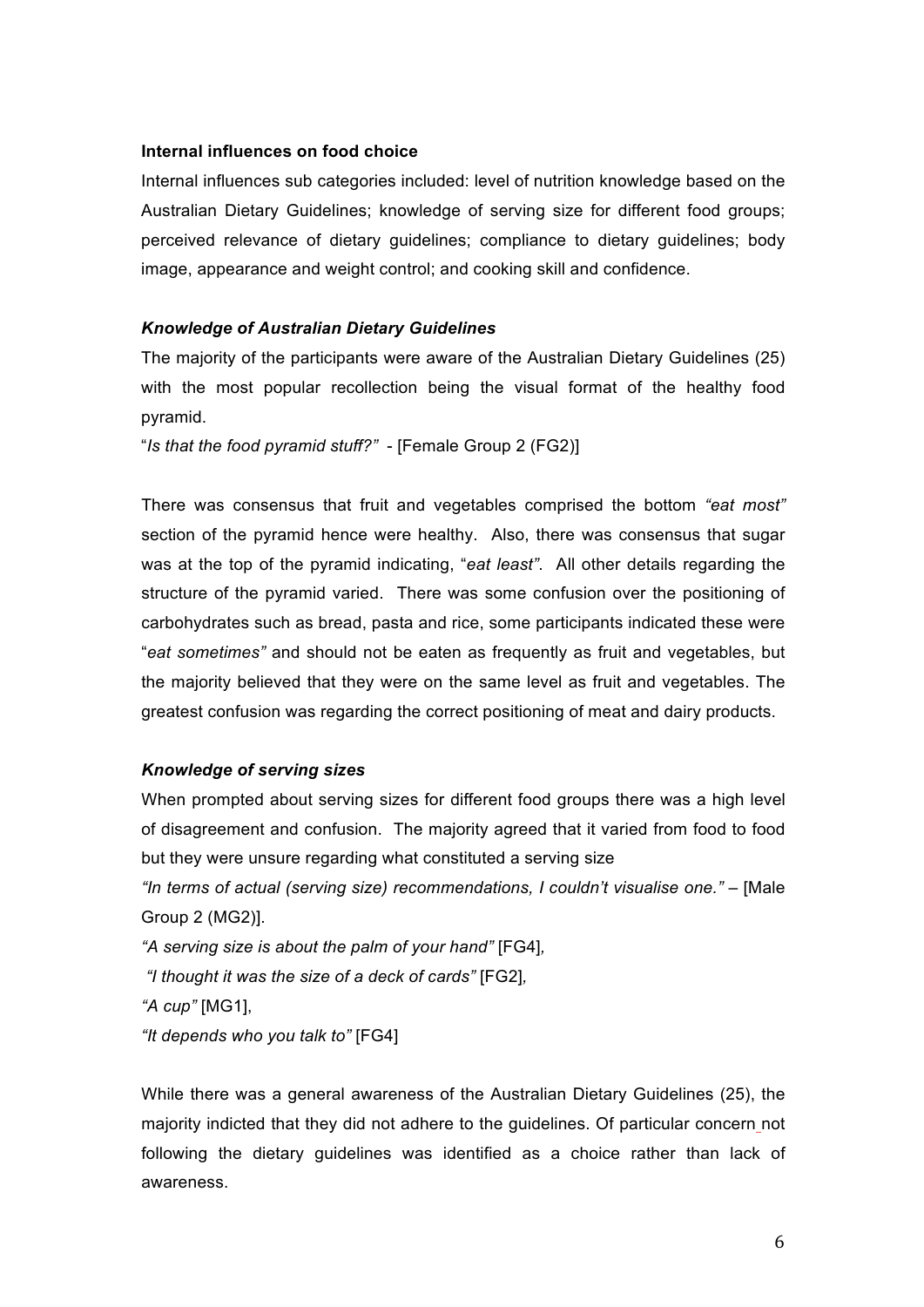*"I think the guidelines are good and I have a fair idea of what they are, but nine times out of ten, I won't follow them"* – [MG1].

*"We know we're not following them. It's a deliberate choice"* [FG2].

The most common reason for not adhering to the guidelines was they lacked importance or relevance due to no sense of urgency. The majority stated that healthy eating and following the guidelines only became relevant as a person grew older or started experiencing ill health or significant weight gain.

"*I don't care enough! … because of my build I've never really had any weight problems. But it may be something that occurs in the future. But at the moment, I don't have any reason to really change how I'm eating."* [FG3].

"*We kind of have the impression that we're young, we don't need to worry about it at this point and we'll cross that bridge when we're 35 and have high cholesterol."* [MG2].

### *Body image, appearance and weight control*

The majority of participants expressed that food choices, eating and eating behaviours were heavily influenced by body ideals.

*"Looking good is the biggest motivator for people our age."* – [FP3] "*It's much more about looks rather than general health"* [MG3].

While the desire to 'look good' was expressed in all focus groups, the female groups consistently mentioned weight control and being skinny as the desired appearance. Some added they felt pressure from society to conform to the thin ideal.

"*Yes. It's about appearance more than anything else…in advertising they use very slim attractive people and you think, 'Oh if I want to look like that then I should eat this' or ' I shouldn't eat this..."* [FG1].

*"Society pressure, perception that women should look skinny, amazing…and eat nothing"* [FG4].

Of particular concern was the general perception among females that being skinny was associated with being healthy.

*"People perceive skinny as being healthy"* [FG1].

Weight control was mentioned less by male participants and their desire to 'look good' had a different focus. Muscle gain and how to best achieve it was mentioned most by the males.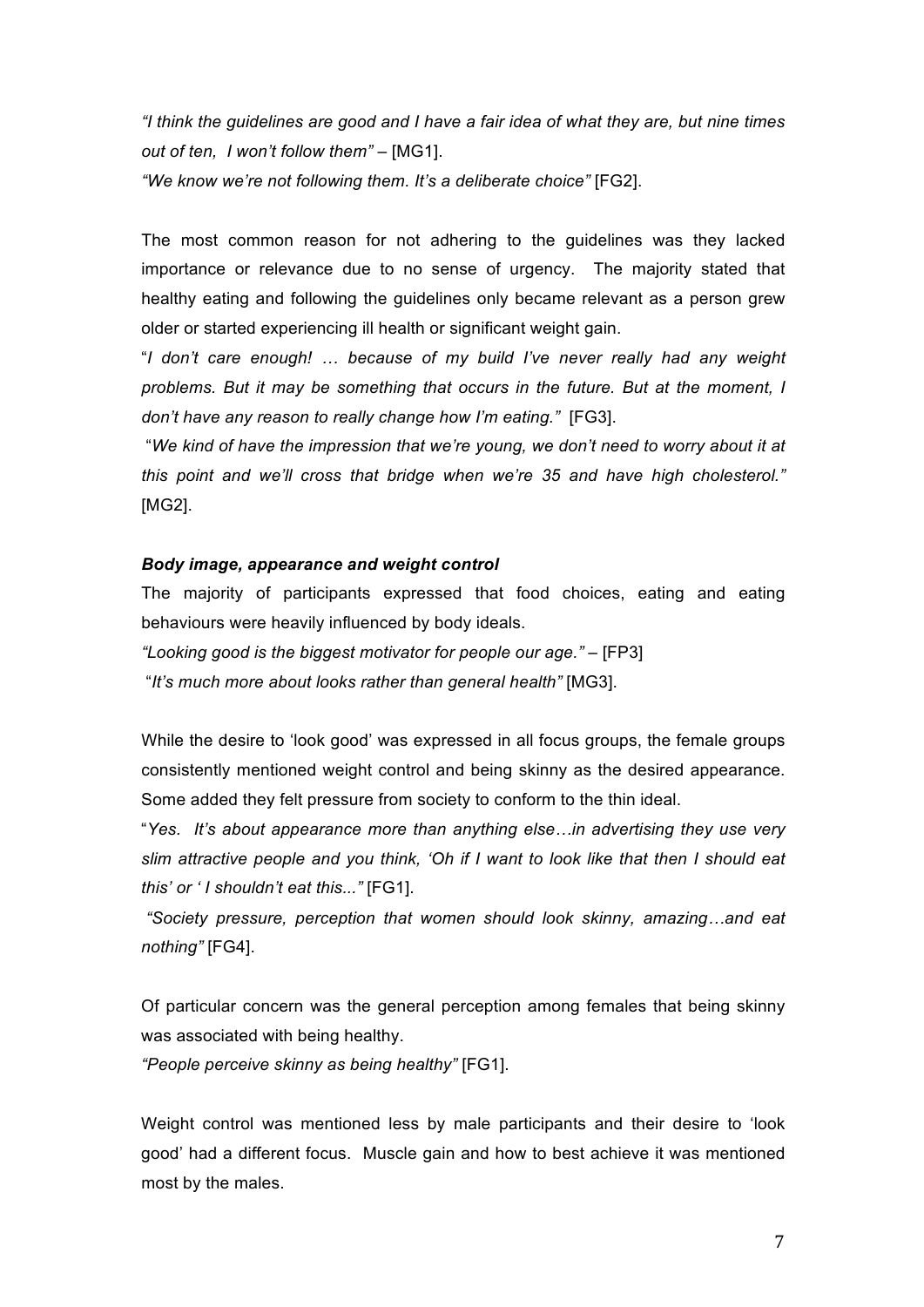*"Guys focus on eating the right sort of portions, so that they can gain the most weight, or muscle mass or fitness… but are those diets really healthy?"* [MG2] *"It tends to be more muscle gain for the blokes and weight loss for the girls. It's the pressure of every guy wanting to be huge and every girl wanting to be stick thin."*  [MG3].

### *Cooking skill and confidence*

Cooking skills were identified as important for eating a healthy diet. Cooking skill and confidence was also linked to cost. While these factors strongly influenced food choices for males they were also a consideration for females. However, females generally expressed more confidence in cooking skills than males.

**"***Cooking skills are also a very big factor – I have very limited cooking skills. If it's going to take too long to prepare, or it seems a bit too complex, then I'm more likely to just go out and buy something."* – [MP2]

*Whether or not you can cook influences your food choice – if you can't cook then you go and get take away."* [FG1]

Cooking skill and confidence was also linked to cost with many participants concerned about spoiling food and therefore wasting money.

*"You might have spent a lot of money on an expensive meal to prepare, and you burn it or stuff it up or something."* [MG2].

#### **External influences on Food Choice**

External influence of food choice included: sources of nutrition knowledge; current living situation and peer influence; cost, convenience, time and effort required.

#### *Sources of nutrition knowledge*

Social media was the most common source of nutrition knowledge with the majority indicating that they do not search for nutrition information but they are exposed to it constantly.

*"I don't think people really search for it [nutrition information]; if it comes up in social media then maybe people read about it."* – [FG2]

Both males and females commented that the majority of nutrition information on social media was accompanied by images of thin females and muscular males 'looking fit, healthy and happy'. These images were associated with participants' knowledge about what contributed to being healthy.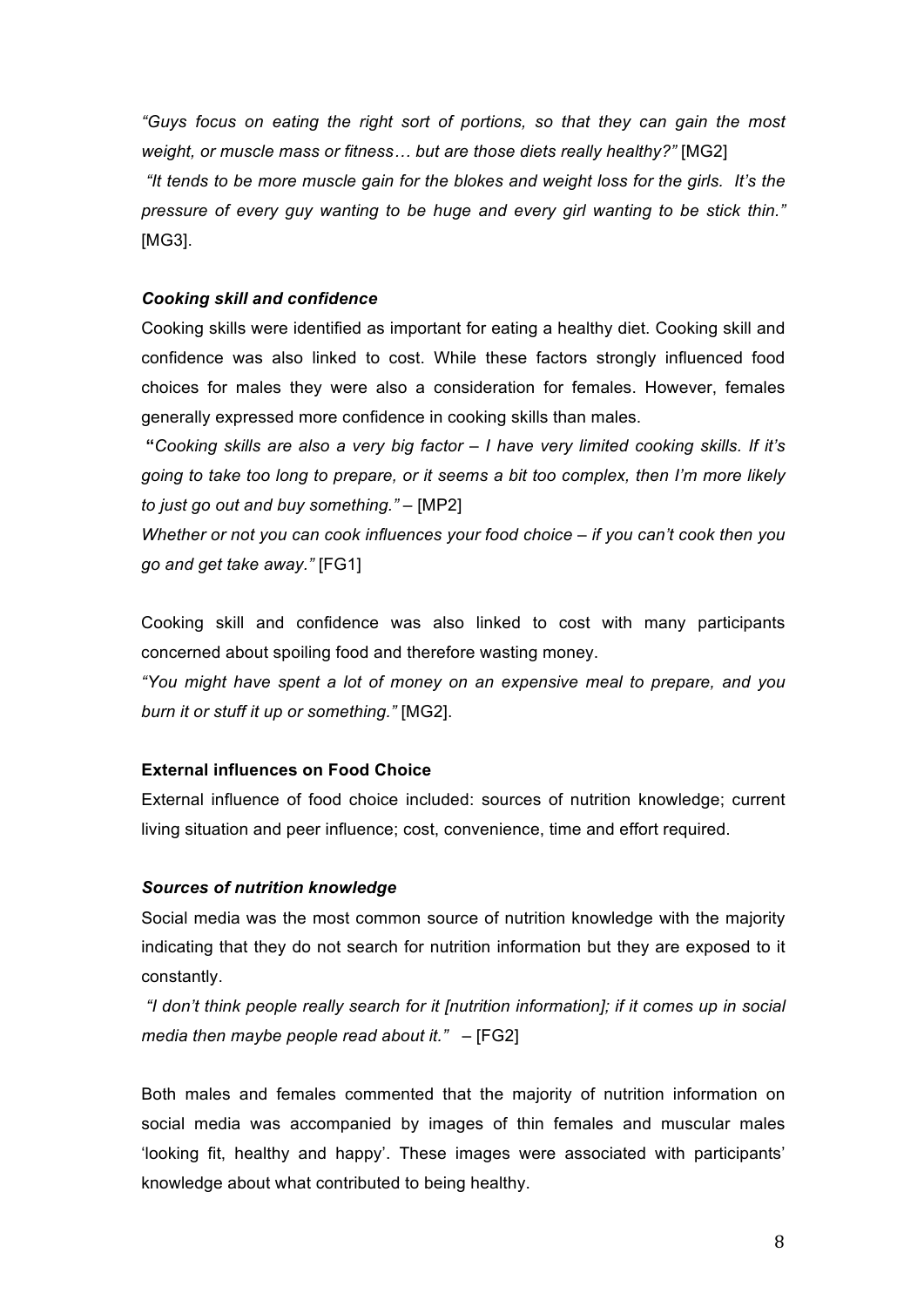*"Slim fit girls are presented on social media as being in their active wear, drinking a smoothie. Fit muscular guys are all about the supplements, how to get large."* [MG4]. *"Instagram promotes this ideal that 'healthiness equals happiness' and that's what everyone is striving for"* [FG2].

While social media in general was mentioned, there was a notable difference between males and females in the social media platforms used. While Facebook was identified evenly across the male and female groups, Instagram was frequently mentioned by females but rarely by males as a source of nutrition information. The volume of nutrition information on social media were accompanied by images that created the desire to look 'fit and healthy' and contributed to body dissatisfaction. Some participants indicated they were aware that the images were unrealistic but were still envious and strived to look like the bodies portrayed in the images.

*"On Instagram in particular there are a lot of unrealistic portrayals of particularly girls…the pictures are very colourful and the girls look very happy and skinny, which brings out envy".* [FG2]

Participants all spoke of the high number of celebrities and micro-celebrities (those who have become famous via social media) that promoted diets, supplements and exercise programs.

*"You see a lot of links on social media to things like 'super diets' or 'my friend did this and had these results in 12 weeks"* [MG3].

*"Perfect bodies on the paleo diet. Stuff like that is all over social media."* [FG4]. *"The sheer amount of pages on Instagram – all of them are just of girls in their bikini, or of their meal. You can't go through your (news) feed without seeing them."* [FG4]

Accuracy of the nutrition information on social media was generally not a concern with the majority indicating that the most popular measure of 'accuracy' was to ask friendship group if they had tried the diets or supplements and check if any had positive results. When asked to clarify what was meant by 'a positive result' the common theme again was appearance.

*"I want to look fit and lean."* [MP4] *"Losing weight and looking good"* [FG3].

Participants were asked if they could recall any health promotion campaigns as these may have contributed to nutrition knowledge. Recognition of the *Live Lighter*  campaign and the *Go for 2 &* 5 campaign were high with all female groups and the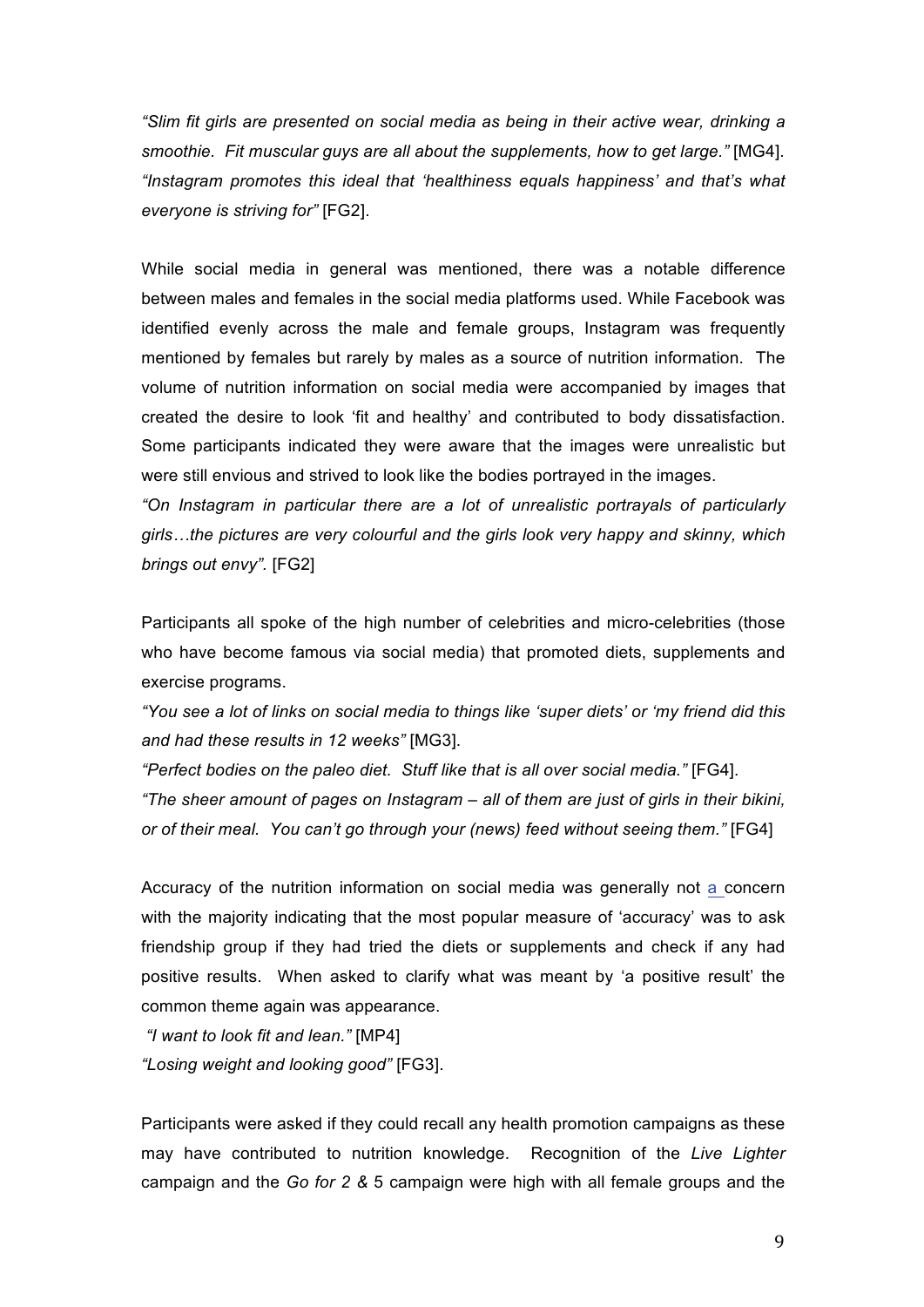majority of male groups. While recognition was high, participants agreed that they were not the target audience with many questioning the relevance of these campaigns to their age group.

*"I don't think they target us"* [MG3]

*"They use middle age people in those commercials…it doesn't feel relevant to us"* [FG1]

While most identified a key message of the *Live Lighter* campaign was to reduce intake of sugary drinks they indicated this message did not motivate behaviour change.

*"I probably drink a lot more soft drink than I should, but then I'm still skinny. So you wonder if anything is really going to happen. It makes me think about it, but it doesn't change my behaviour.*" [MP3].

Furthermore, the health consequences outlined in the campaign felt irrelevant to the participants because health consequences were 'future concerns.

*"I can't image my visceral fat being that bad compared to that man. It doesn't feel relevant."* [FP4].

*"People (our age) don't think the consequences of those ads will happen to them"*  [MG3].

Both male and female participants were adamant that focusing on negative consequences associated with food choice had no impact on their eating behaviour. *"Health promotion messages are so negative – like this is what happens to your gut*  when you drink coke. I know it's supposed to have an impact, but I don't feel like it *has a significant impact."* [FG3].

*"There is as sense that it's not urgent and that it doesn't apply to us"* [MG4]

### *Living situation and peer influence*

There was consensus that living at home with parents had a positive influence on food intake because parents stocked the fridge and pantry, which to some extent dictated food choice. Participants also noted the quality and variety of food improved when living at home with parents mainly due to the associated high cost of healthy food.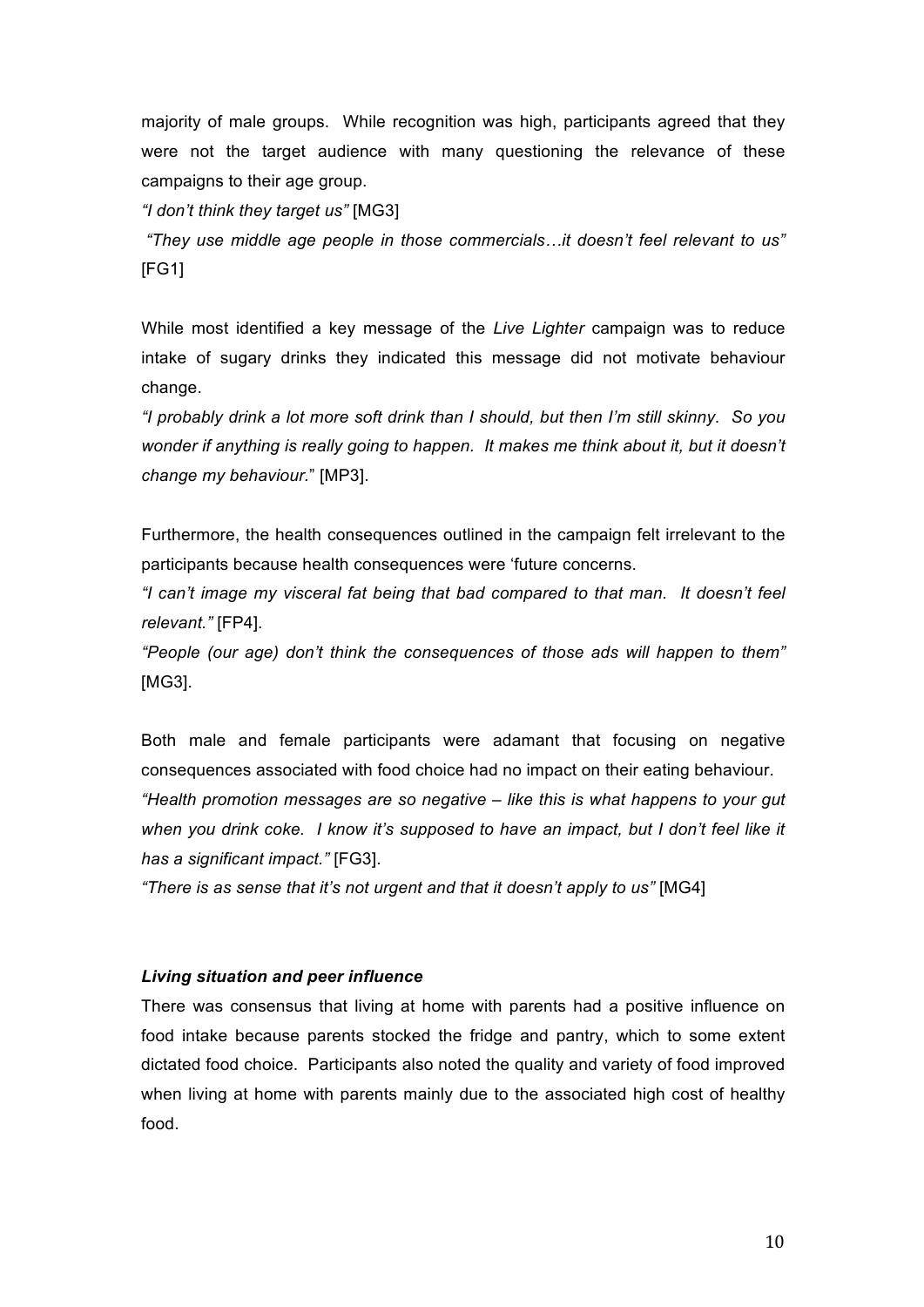*"When you're living at home, you can't really control what your Mum and Dad buy and put in the cupboard, as opposed to when you live independently… you can."* – [FP2].

*"If you're by yourself your main consideration is finances rather than your health. Healthy food is more expensive"* [MG2].

Consequently, the majority indicated that living at home made it easier to eat healthy food. Mothers were identified as a positive source of information and influence on food choice

*"My Mum always served veggies or salad with meals, and now it's just become a habit rather than a knowledge of the guidelines."* [MP1].

*"It comes back to cost. Last year I was out of home and not eating well at all – I was just eating whatever was on special. Now I'm back home, mainly to save money, Mum and Dad provide much more variety and better food. It makes a big difference"*  [MG3].

The majority indicated that being with friends, socially and also living with peers increased the likelihood of choosing unhealthy food.

*"It depends on who you're with – if I'm hanging out with friends that are eating junk food, then I'll eat it with them."* - [FP3]

"*If you're sharing a house with friends, you're generally influenced by what your friends cook. So if there's someone cooking, then you might be inclined to cook more, but if someone's always going out to get crap food, then you're more inclined to do that as well"* [MG3]

### *Cost, convenience, time and effort required*

Regardless of living situation cost, convenience, time and effort required were recurring themes across all focus groups having significant impact on their food choices. There was a very strong perception among participants that university students consumed fast foods because they were cheaper and more convenient even though they acknowledged it was unhealthy.

"*You're normally going for the cheap stuff, which ends up being the bad stuff"* [FG3].

While cost and convenience made fast food an attractive option another influencing factor was effort. Many participants identified that healthy eating required more time, effort and preparation than they were prepared to give.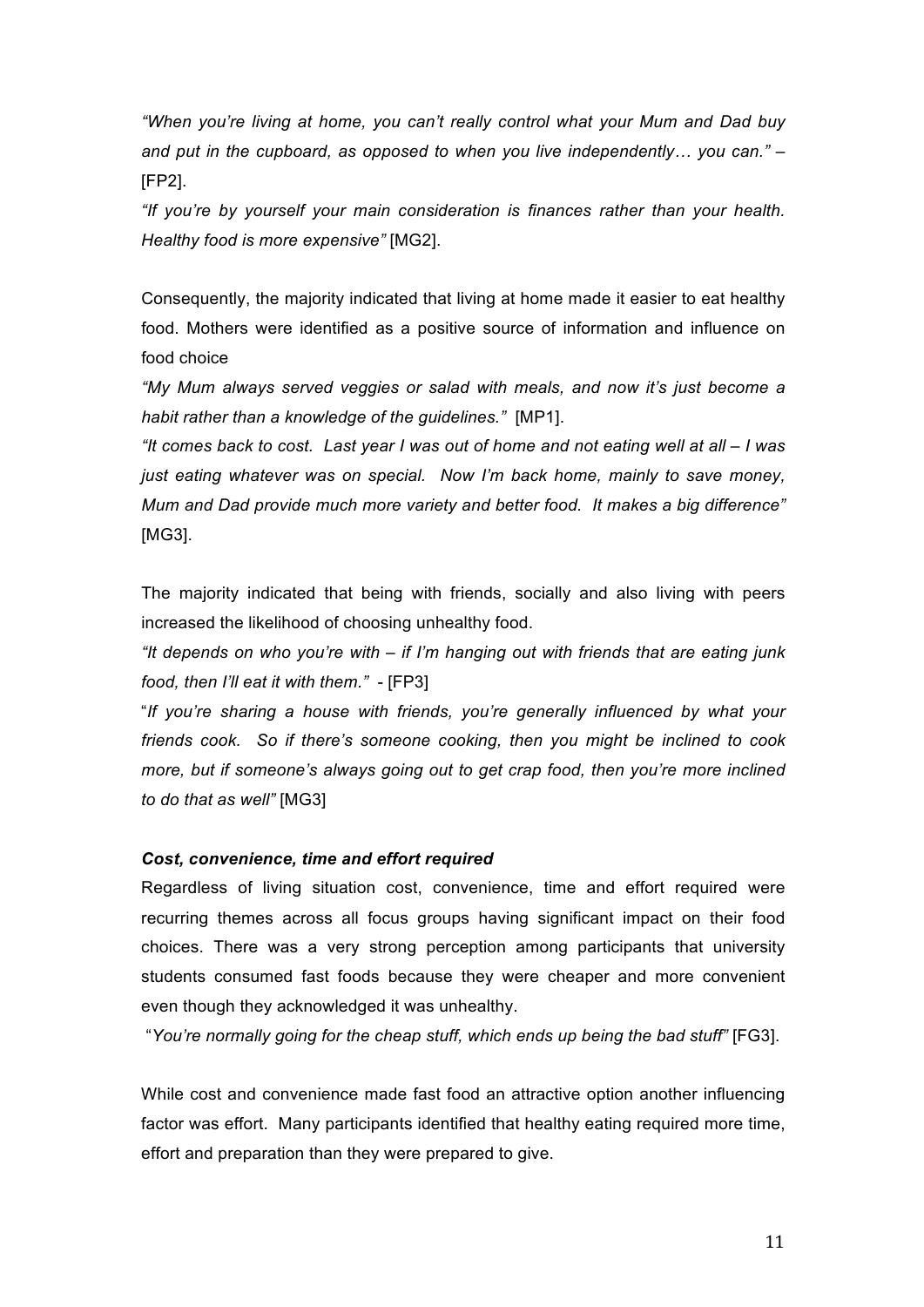"*It's a lot easier to just go and get take away then it is to actually make something, especially if you're home late. Because you have to go to the effort of buying it, making it, and cleaning up afterwards."* [MP4]

#### *Nutrition knowledge emerging adults want and how best to deliver it*

Weight loss and appearance was again the predominant focus of the type of information participants wanted. Related to weight loss, many identified a need for accurate information particularly regarding serving sizes.

*"It's important to know how big a serving size is, because frequently you think it's bigger than it actually is* [FP2]

*"A lot of people don't realize it's not just eating healthier, it's lowering your portion size as well that helps lose weight"* [MG2].

Accurate information regarding healthy ways to lose weight quickly was considered important particularly by female participants.

*"The quickest way to lose the weight and being healthy as possible"* [FG1]

The majority identified that correct information regarding fad diets would also be relevant to ensure more of a balance of food consumed.

*"People go on extreme diets where they just focus far too much on eating one type of food, when there needs to be more of a balance"* [MG3]

*"People our age need information about skipping meals and meal replacements shakes; how they are not effective in actually helping people lose weight"* [FG2].

Participants highlighted that nutrition information focusing on body image and appearance rather than health risks would be more relevant.

*"The approach needs to be image based - not 'it's going to make you 'feel better' but 'it's going to make you look better'…results that appeal to us might make a difference"* [MG1].

Many participants, especially females, indicated they would like to see more of a positive body image focus.

*"Promoting what is a realistic amount of weight loss for different body types"* [FG4] "*Not using unattainable, un-realistic bodies or celebrities, just use normal people"* [FG3].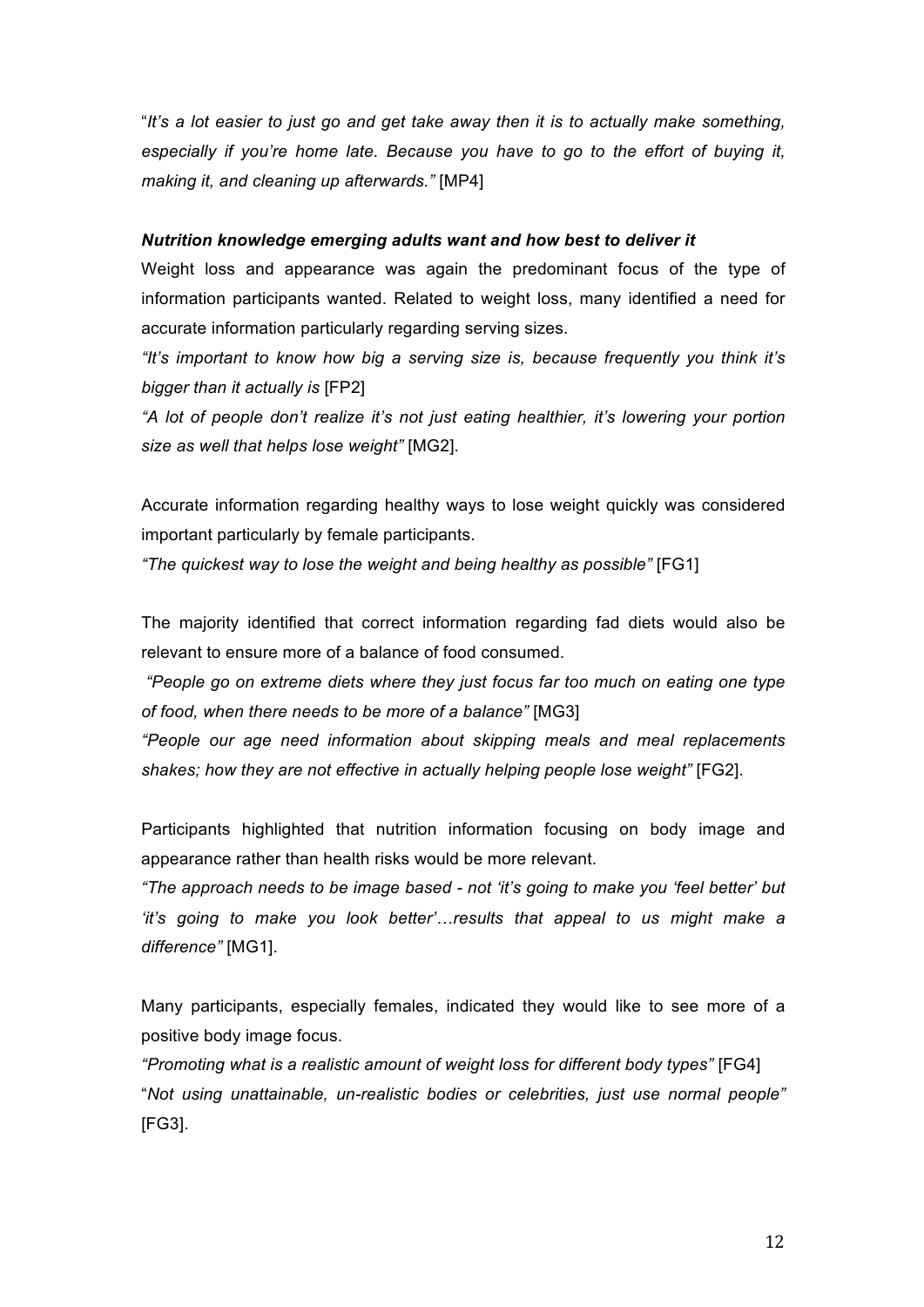Participants also identified that nutrition messages need to be more positive and focus on immediate benefits rather than long term health risks.

*"It comes down to promoting fun - not 'don't eat this, don't do this'. Finding a way to say 'hey look what you can do if your actually get out there and do stuff and you eat good food – it's fun"* [FP3].

*"Might be more effective if they focus on something that we can see or feel almost immediately"* [MG4].

Another important aspect mentioned by participants related to cost of food. It was strongly suggested that healthy food be more cost effective.

*"If you made the healthier, more nutritious food cheaper than the less healthy foods that could make some difference"* [MP1]

*"Cheap places to pick up vegies and maybe healthy cheap meal ideas"* [FG2].

Regarding how best to deliver nutrition Information there was consensus it should be online incorporating social media (Figure 1).

*"People our age don't watch TV…it's got to be online"* [MG3].

*"Social media because that's what we're exposed to the most – but the dietary guidelines aren't on social media"* [FG3].

# **Discussion**

This study provides an Australian context to international evidence regarding influences on dietary behaviour among university students aged 18-25 years (2, 7, 9- 11, 26, 27). Findings confirm that the cost of food when living independently influences food choice with a strong perception among participants that healthy food costs significantly more than unhealthy food (7, 8, 28). Also consistent with international studies the participants in this study acknowledged that peers influenced their decision to consume unhealthy foods, while living with parents positively affected this food choice (9, 10, 27). This study also identified that cooking skills and confidence, as well as time and effort required in the preparation of food, were considerations with participants reporting that convenience, confidence and cooking skill often influences food choices. More research needs to be conducted to further explore how significant these influences are on food choice.

Our findings also show similarities with previous research regarding Australian emerging adults' diets not adhering to recommended dietary guidelines (3, 29, 30). A novel finding of this study is that while emerging adults have some knowledge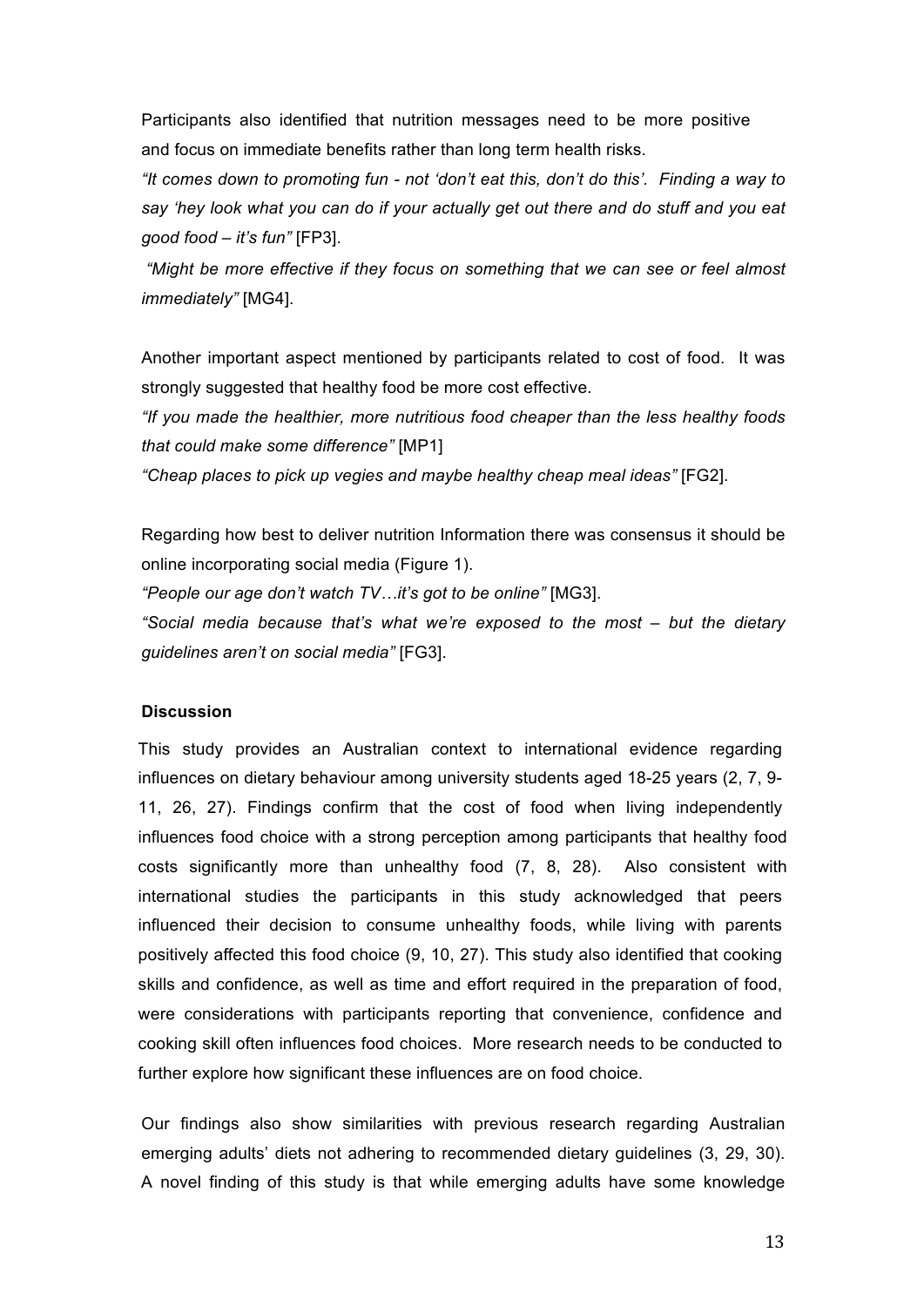regarding the Australian Dietary Guidelines (25) they deliberately choose not to follow them because they do not consider healthy eating a priority or relevant to their age group, and its information is not promoted on social media. While previous health promotion campaigns in Australia have attempted to promote the importance of healthy eating, (13, 31, 32), they have not specifically targeted emerging adults. Although our study supports previous findings that suggest some key messages such as eat more fruit and vegetables and less sugar seem to reach Australian university students (11, 12, 33, 34), these messages do not translate to eating behaviour. For example, participants identified difficulty in translating messages such as *Go for 2&5* in 'real life' food choices due to confusion over what constitutes a serving size. Further, many Australian campaigns have focused on the effects of poor nutrition, such as obesity, visceral fat on vital organs, diabetes, high blood pressure, cancer and heart problems. While participants could recall messages from campaigns such as *Live Lighter* they perceived these messages as irrelevant and reported they had no influence on food choice because the health consequences highlighted generally occur in middle age or even later. Consequently, our study participants were not motivated to change their food choices because there is no sense of urgency (6, 11, 12, 15, 35).

Regarding sources of nutrition knowledge, participants indicated that they do not watch commercial television, which has traditionally been the major medium for communicating public health messages. To the authors knowledge this is the first Australian study that identifies social media as the most commonly used source of nutrition knowledge for emerging adults. Participants in our study were engaged by and frequently shared nutrition information in the form of fad-diets and exercise programs 'posted' by celebrities and micro-celebrities that they 'follow'. They acknowledged they followed these programs, regardless of the nutritional value or efficacy of the exercise programs which is concerning, given all the participants were university students with many studying health related degrees. As the majority of these programs and accompanying messages focus on body ideals this could explain why appearance and body dissatisfaction, generally in the form of weight control, emerged as the largest influence on food choice for the participants in our study. The majority of participants stated that their interest in nutrition information shared on social media was 'sparked' based on the appearance of the person in the 'post'. The majority of the 'posts' contained images of thin, bikini-clad young woman and fit, lean, muscular young men. This adds to the findings of Tiggemann and Miller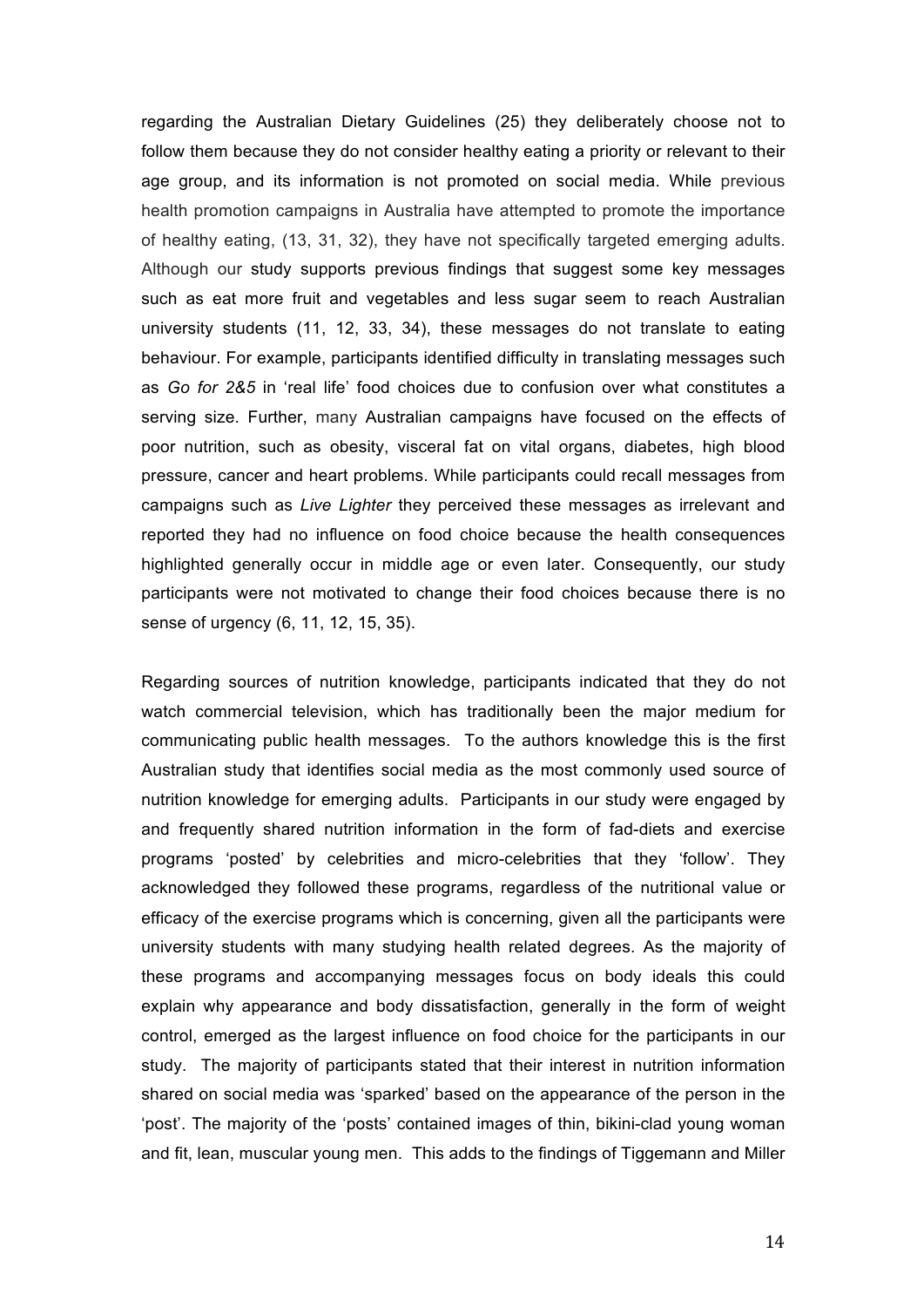(36) in their study of adolescent girls which found girls who spent more time on social media had higher levels of drive for thinness.

Another new finding reported by our study is that social media users do not specifically search for nutrition knowledge rather they have constant access to nutrition information via their 'newsfeed'. Accuracy of this information was not a significant concern to participants, with most simply asking their friends if they have tried the particular diet or supplement 'trending' on social media and what were their 'results'. The majority reported the desired 'results' of these diets and supplements were to look 'fit and lean' and looking this way was associated with being healthy. Given that approximately 89% of online 18-29 years olds are regularly using social media (37) the consumption of 'weight and appearance' focused nutrition information is clearly contributing to the participants' perception that being skinny (for females) and muscular (for males) means that a person is healthy. While all participants identified social media as the major source of nutrition knowledge, female participants specifically identified Instagram as the primary social media platform utilised. Given that Instagram is an image based platform this may be further contributing to the emphasis on weight control and appearance, which may be reinforcing the perception that being thin is ideal and also healthy. Further reinforcing these 'thin ideals' may be the 'weight control' approach to nutrition that has been utilized by Australian health promotion campaigns such as *Live Lighter* (14, 31, 32). Females in our study acknowledged there was societal pressure to conform to the thin ideal. Regardless of gender, this belief that appearance is the main marker of health is concerning as it may further contribute to body dissatisfaction and influence food choices among emerging adults as a way of achieving this thin or buff body. More research focusing with this target group is needed to further understand these associations.

The findings of this study must be considered in light of some limitations. The participants were a convenience sample drawn from one university campus, however replication of some results suggest this group is similar to others university and college based studies reported in the literature. As a select sample of university students, their education level may mean that their nutrition knowledge is higher than other groups of emerging adults therefore, results and associations cannot be generalised to the whole emerging adult community. While the sample may not be fully representative of the emerging adult population, the participants were keen to have their voices heard and provided in depth insights into the influences on their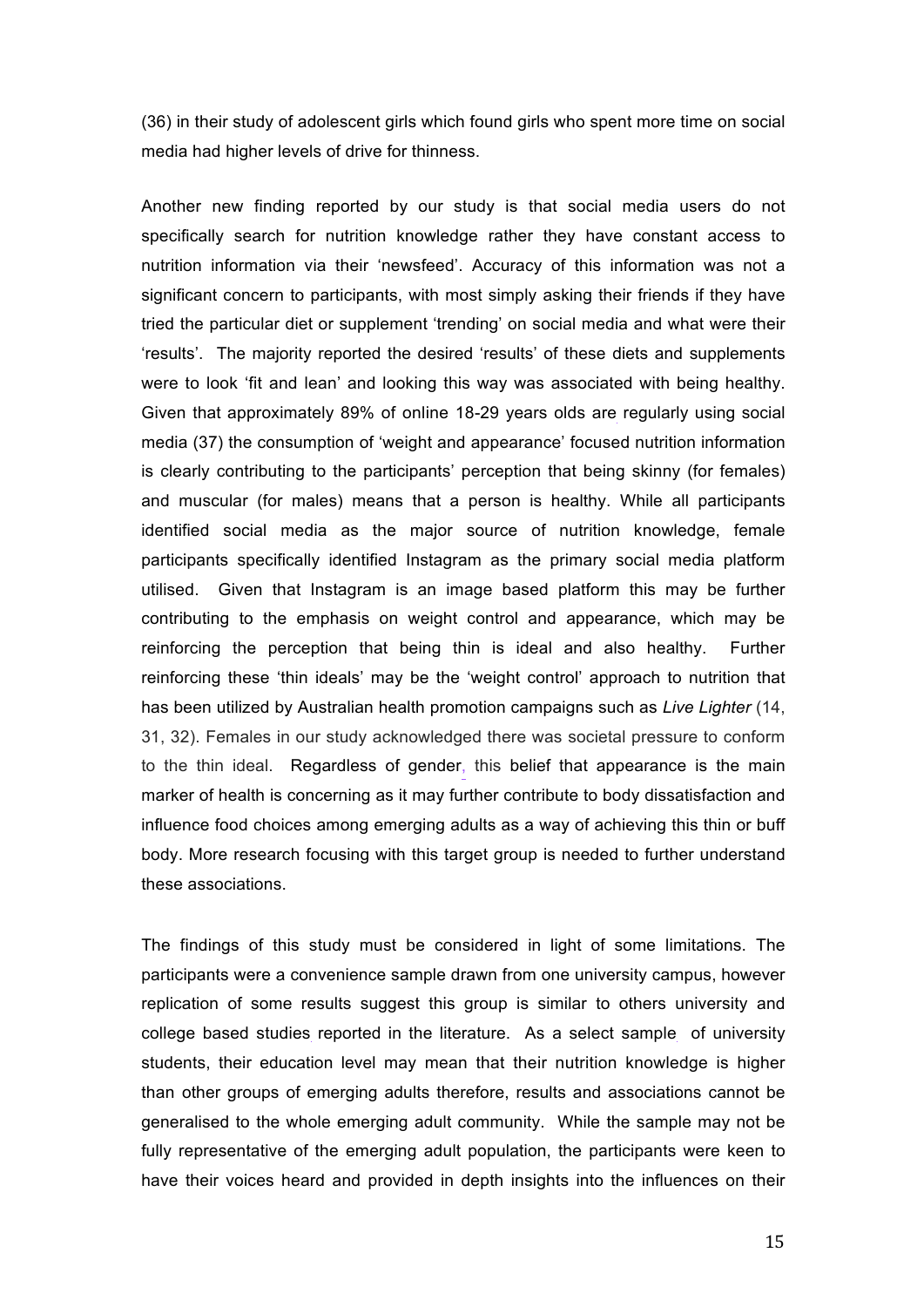food choices and implications for communicating nutrition information. A strength of the study was the design that adhered to focus group methodology hence saturation of categories was achieved and the initial content analysis was validated by the content analysis performed through NVivo v11 (24) adding to the rigour of the results.

## **Conclusion and implications**

Given that emerging adults attending university do not consider dietary guidelines or health promotion campaigns relevant, the findings of this investigation have implications for preventive health strategies targeting this age group. Future campaigns should therefore deliver positive nutrition messages and present benefits of healthy eating rather than on future health risks. In addition, accurate information regarding serving sizes was identified as important because participants found it difficult to translate current nutrition messages into actions they could utilise in their daily lives. Participants also indicated that it was necessary for healthy food to be made more affordable to encourage healthy eating. Therefore, future health promotion campaigns could include suggestions for accessing and preparing low cost healthy ingredients and meals, as these may positively influence food choice.

There was also a desire for accurate information regarding current fad-diets as well as healthful strategies for weight loss. This presents a challenge for health promotion to counteract current appearance related perceptions regarding health in a rapidly changing, social media saturated environment that heavily promotes thin or muscular body ideals. There were calls for more realistic body shapes on social media, especially by the female participants. Perhaps this is where health promoters should direct their attention because the insidious nature of the constant appearance comparison ever present on social media makes it unrealistic for many to achieve the current ideal body in a healthful way.

Not only should the nature of messages change but also the mode of delivery. Given the participants in this study do not watch television and identified social media as the preferred source of nutrition information, health professionals need to rethink how to best communicate future public health nutrition messages to this audience. While social media appears to negatively influence perceptions of health and eating behavior it may also provide the potential solution. However more research is needed regarding potential barriers and challenges associated with social media and emerging adults health behaviours (38). Many platforms exist in the social media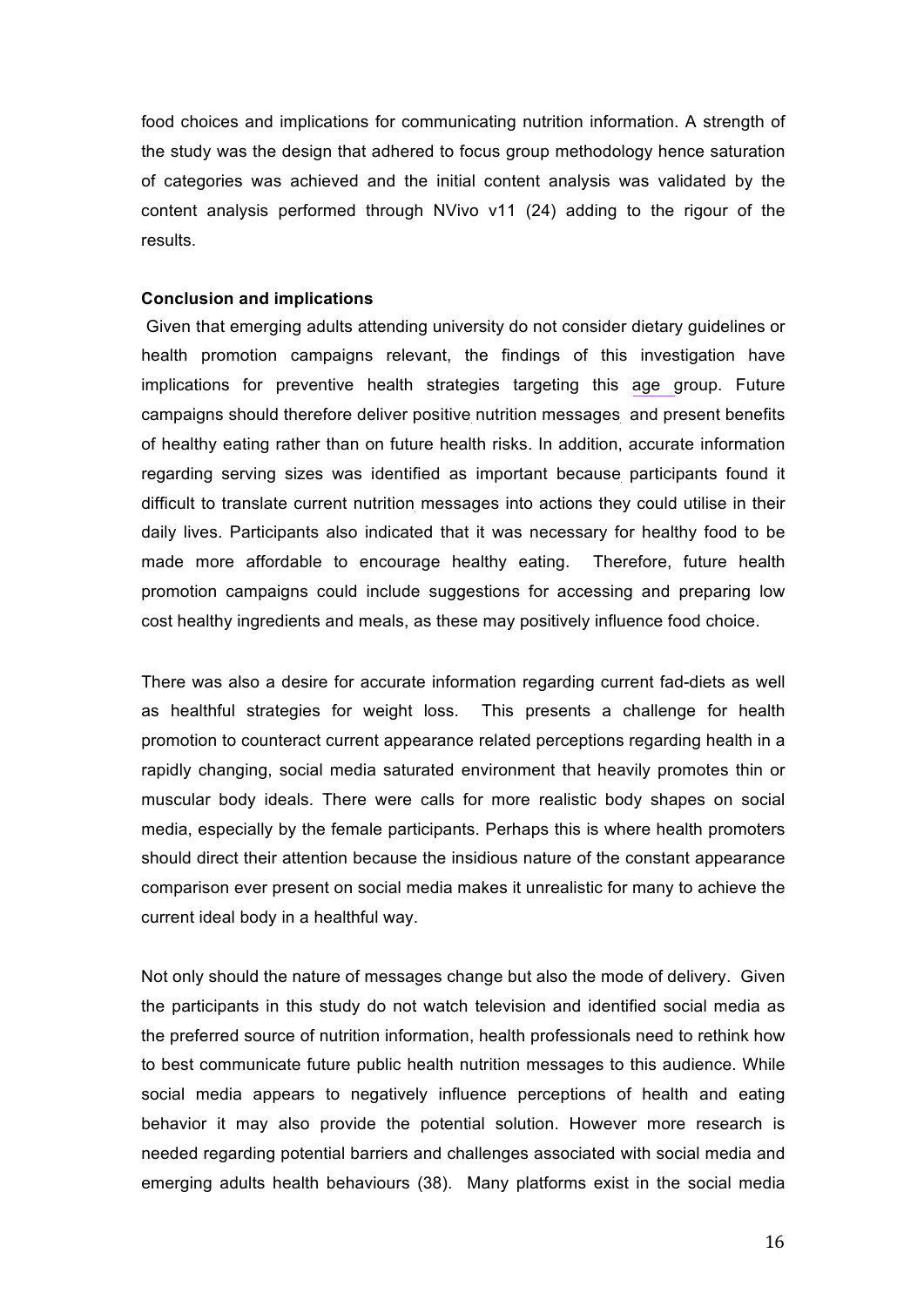space and little is known about which platform would be the most effective for this target group. The results of this study indicate that Instagram could be an avenue for further investigation as female participants identified it as their most commonly utilised social media platform. Clearly, more research in this area is required to confirm the findings of our study so that emerging adults' transition into adulthood with accurate, useful nutrition knowledge that will potentially result in a healthy diet and the accompanying health benefits (2, 12, 26).

# **References**

- 1. Arnett J. Emerging adulthood: A theory of development from the late teens through the twenties. *American Psychologist*. 2000;**55**(5):469-80.
- 2. Nelson MC, Story M, Larson NI, Neumark-Sztainer D, Lytle LA. Emerging adulthood and college aged youth: An overlooked age for weight-related behaviour change. *Obesity*. 2008;**16**(10):2205-11.
- 3. du Plessis K. Diet and nutrition: A literature review of factors influencing bluecollar apprentices. In: Corney T, du Plessis K, editors. Apprentices: Young people in transition. Calton, Victoria: Australian Clearinghouse for Youth Studies; 2011.
- 4. Lytle LA, Kubik MY, Perry C, Story M, Birnbaum AS, Murray DM. Influencing healthful food choices in school and home environments: Results from the TEENS study. *Preventive Medicine*. 2006;**43**:8-13.
- 5. Australian Bureau of Statistics. Australian Health Survey: First results 2011- 2012 2012 [Available from: http://www.abs.gov.au/ausstats/abs@.nsf/Lookup/4364.0.55.001Chapter1002 011-12 http://www.abs.gov.au/ausstats/abs@.nsf/Lookup/D8A0182B96B03DE7CA25 7AA30014BF34?opendocument.
- 6. Neumark-Sztainer D, Story M, Perry C, Casey MA. Factors influencing food choices of adolescents: Finding from focus-group discussions with adolescents. *Journal of the American Dietetic Association*. 1999;**99**(8):929- 37.
- 7. Ansari WE, Stock C, Mikolajczyk RT. Relationship between food consumption and living arrangements among university students in four European countries - A cross-sectional study. *Nutrition Journal*. 2012;**11**(28).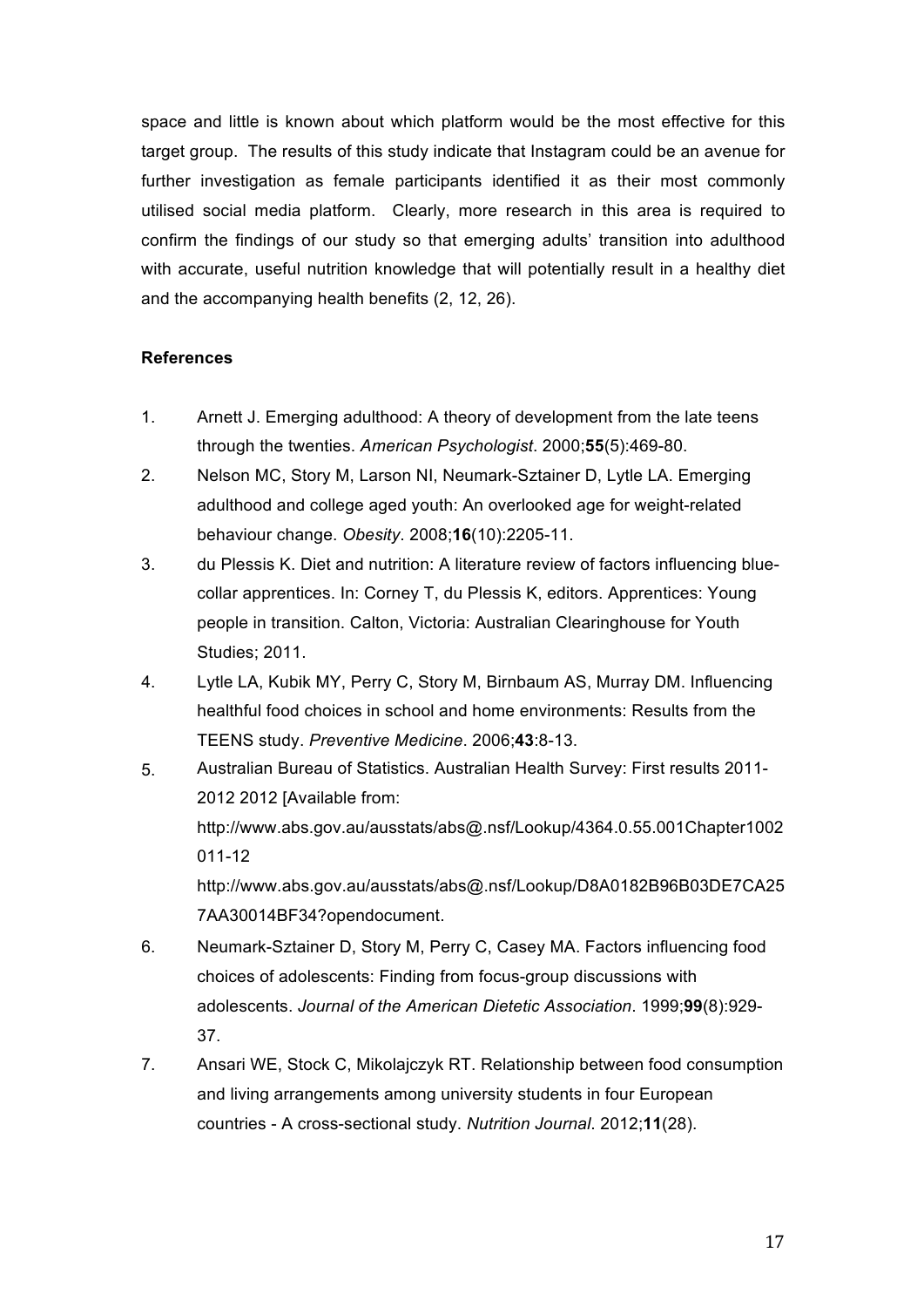- 8. Jackson RA, Berry TR, Kennedy MD. The relationship between lifestyle and campus eating behaviours in male and female university students. *College Student Journal* 2009.
- 9. Devine P, Lloyd K, Gray AM. University student food attitudes and behaviour survey. United Kingdom: Northern Ireland Social and Political Archive (ARK); 2006.
- 10. McArthur LH, Pawlak R. An exploratory study of compliance with dietary r ecommendations among college students majoring in health-related disciplines: Application of the transtheoretical model. *Nutrition Research and Practice.* 2011;**5**(6):578-84.
- 11. Al-Khamees NA. Food habits of university nutrition students: Pilot study. *Nutrition and Food Science*. 2009;**39**(5):469-80.
- 12. Kothe EJ, Mullan BA. Perception of fruit and vegetable dietary guidelines among Australian young adults. *Nutrition and Dietetics.* 2011;**68**:262-6.
- 13. Woolcott Research. Evaluation of the National Go for 2&5 Campaign. Sydney, NSW: Australian Government Department of Health and Ageing; 2007.
- 14. Heart Foundation WA. LiveLighter one year on 2013 [Available from: https://livelighter.com.au/assets/resource/booklet/livelighter\_- \_one\_year\_on.pdf.
- 15. Stewart B, Tinsley A. Importance of food choice influences for working young adults. *Journal of the American Dietetic Association*. 1995;**95**(2):227-30.
- 16. Wong CA, Merchant RM, Moreno MA. Using social media to engage adolescents and young adults with their health. *Heathcare*. 2014;**2**:220-4.
- 17. Duggan M. Photo and video sharing grow online. (Pew Research Centre report) 2013 [Avaliable from: http://www.pewinternet.org/2013/10/28/photoand-video-sharing-grow-online/]
- 18. Fade S. Using interpretative phenomenological analysis for public health nutrition and dietetic research: A practical guide. *Proceeding of the Nutrition Society*. 2004;**63**:647-53.
- 19. Neergaard MA, Olesen F, Sand Andersen R, Sondergaard J. Qualitative description - the poor cousin of health research? *BMC Medical Research*. 2009;**9**(52).
- 20. Acocella I. The focus groups in social research: Advantages and disadvantages. Quality & Quantity: *International Journal of Methodology*. 2012;**46**:1125-36.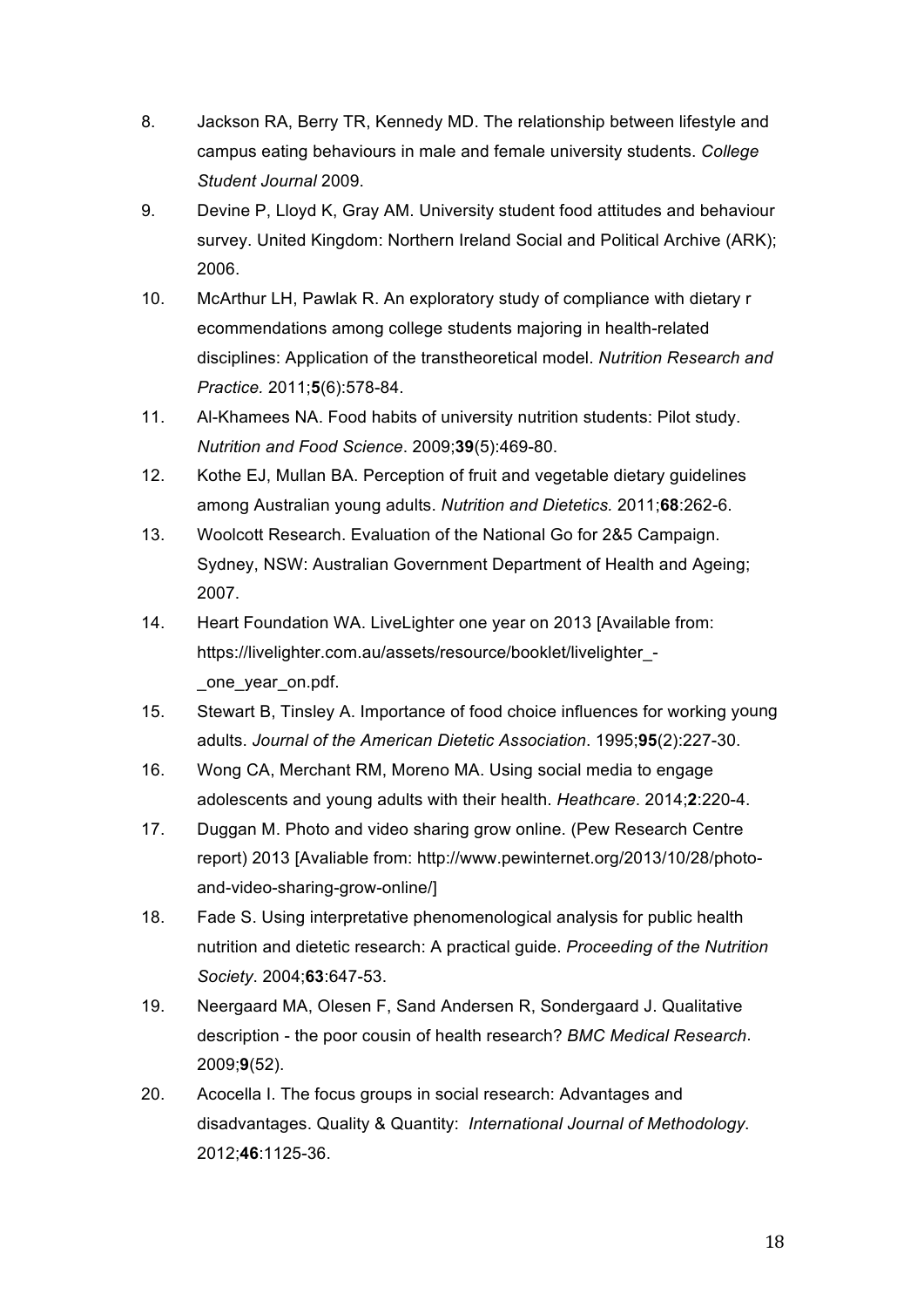- 21. Peterson-Sweeney K. The use of focus groups in pediatric and adolescent research. *Journal of Pediatric Health Care*. 2005;**19**(2):104-10.
- 22. Liamputtong P. Research methods in health: Foundations for evidence-based practice. second ed. Melbourne: Oxford University Press; 2013.
- 23. Marks DF, Yardley L. Research methods for clinical and health psychology: SAGE Publications Ltd; 2004.
- 24. QSR International. NVivo 10 for Windows 1999-2013 [Available from: http://www.qsrinternational.com/products\_nvivo.aspx]
- 25. National Health and Medical Research Council Australia. Dietary guidelines for Australian adults (n33). Canberra: Department of Health and Ageing; 2003.
- 26. Deshpande S, Basil MD, Basil DZ. Factors influencing healthy eating habits among college students: An application of the health belief model. *Health Marketing Quarterly*. 2009;*26*:145-64.
- 27. Kelly NR, Mazzeo SE, Bean MK. Systematic review of dietary interventions with college students: Directions for future research and practice. *Journal of Nutrition Education and Behaviour*. 2013;**45**(4):304-13.
- 28. Mullan Harris K, Gordon-Larsen P, Chantala K, Udry R. Longitudinal trends in race/ethnic disparities in leading health indicators from adolescence to young adulthood. *Arch Pediatric Adolescent Medicine*. 2006;**160**(1):74-81.
- 29. Driskell J, Kim Y, Goebel K. Few differences found in the typical eating and physical activity habits of lower-level and upper-level university students. *Journal of the American Dietetic Association*. 2005;**105**(5).
- 30. Racette S, Deusinger S, Strube M, Highstein G, Deusinger R. Weight changes, exercise, and dietary patterns during freshman and sophomore years of college. *Journal of American College Health*. 2005;**53**(6):245-51.
- 31. Heart Foundation WA. Measure up phase two campaign brief 2011 [Available from: http://www.swapitwa.com.au/march2011.pdf.
- 32. Heart Foundation WA. Swap it don't stop it. October 2012 campaign update 2012 [Available from: http://www.swapitwa.com.au/Campaign%20Update%20- %20October%202012.pdf.
- 33. Hendrie GA, Coveney J, Cox D. Exploring nutrition knowledge and the demographic variation in knowledge level in an Australian community sample. *Public Health and Nutrition*. 2008;**11**(12):1365-71.